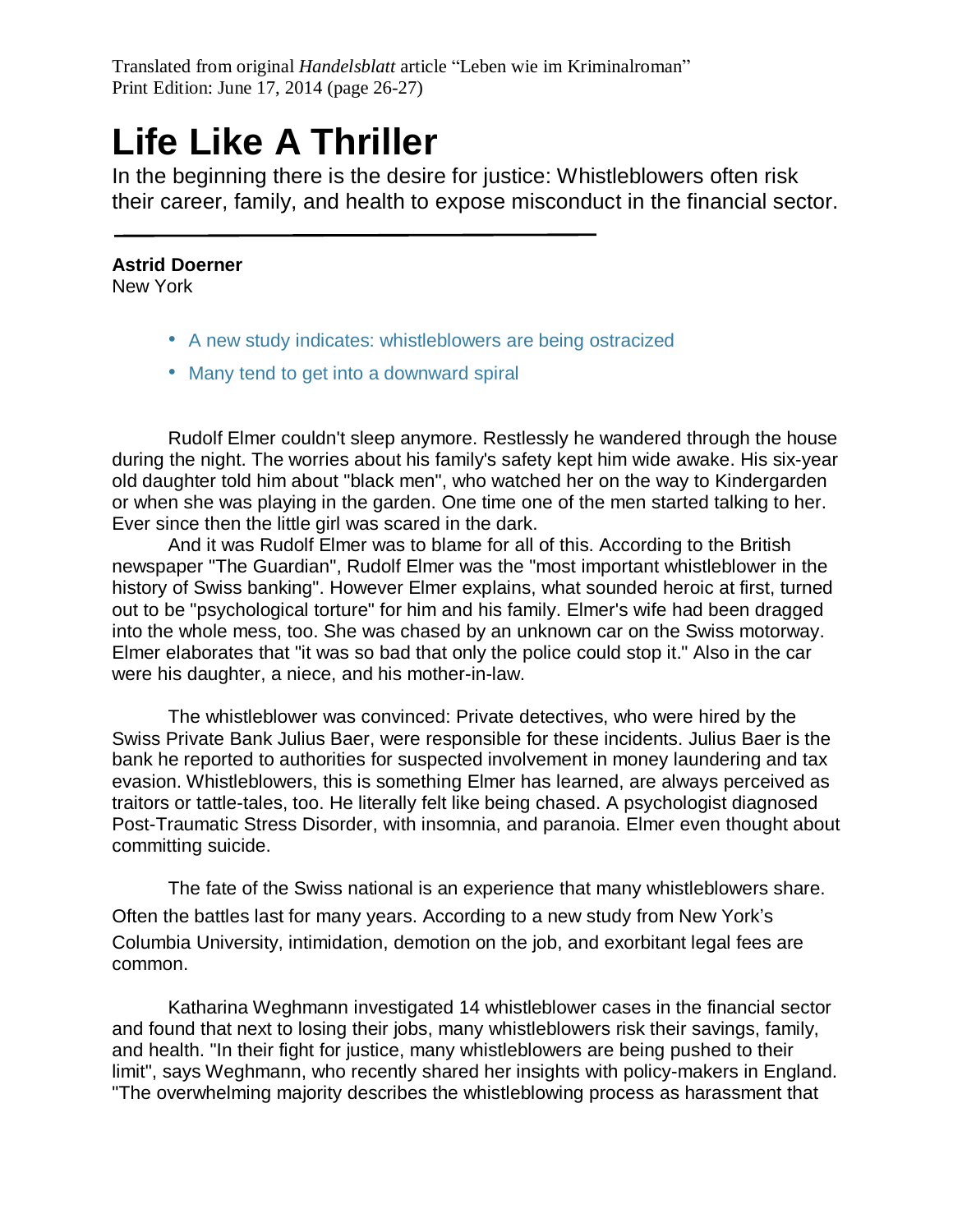often causes psychological and physiological harm, such as depression, paranoia, and weight problems."

According to Louis Clark from the Whistleblower organization "Government Accountability Project" in Washington D.C., financial institutions are known to be particularly aggressive against employees, who report misconduct. "I have never seen a bank that is not lawyered to the teeth." Regardless, once in a while there are still employees, who have the courage to report systemic wrongdoing in the financial sector. Common scandals include money laundering, Ponzi schemes, and mortgage fraud.

The former UBS banker Bradley Birkenfeld initially helped a wealthy client to evade taxes but then reported misconduct to U.S. authorities. UBS paid almost one billion Dollars in fines but never admitted wrongdoing. Eric Ben-Artzi publicly accused Deutsche Bank of concealing billions of losses, at a point where the bank was already in discussions with the authorities. Citigroup's Richard Bowen warned the Board of Directors of compliance issues in their mortgage business. Later the bank had to pay several million Dollars in fines.

Weghmann found that whistleblowers often get caught in a downward spiral. In the battle against their employer, whistleblowers adopt a behavior that completely isolates them. The social scientist elaborates that "whistleblowers turn on some sort of tunnel vision with the goal to make banks right their wrong." In most cases the direct network could not understand the actions of whistleblowers. Weghmann says "friends and colleagues distance themselves, so do even spouses in some cases."

Rudolf Elmer has had the tunnel vision for the past twelve years. The Swiss bank appointed the financial auditor to its subsidiary in the Cayman Islands. It took several years until he discovered "systemic tax evasion and suspected money laundering that was enabled through bank secrecy laws in Switzerland and the Cayman Islands." In 1998 Elmer reported his observations to local management first before escalating the matter to headquarters in Zurich. "At that time I didn't realize that nobody wanted to change the system. The bank was willing to protect the status quo at all costs."

That explains the "black men". Legal documents show that up to eleven private detectives were hired to follow Elmer, his family, and his new employer. They harassed his neighbors, talked to employees at his new job, and followed him and his family on vacation.

In panic, Elmer sent anonymous warnings to employees and wealthy clients of the private bank: "Watch out! The squirrel has built up a lot of supplies. Leave me alone or I will continue to release them." Today he admits that this was a mistake. In 2004 Elmer anonymously sent CDs with data to Swiss authorities. As he uncovered his identity at a later point, he was taken into custody.

Julius Baer sued Elmer and claimed that his motives were revenge because he didn't get promoted. At first instance in 2011, Elmer was fined with 5600 Euros and probation for harassment and violation against Swiss bank secrecy. Elmer appealed. At an appeals court, the prosecution demanded the submission of more information. The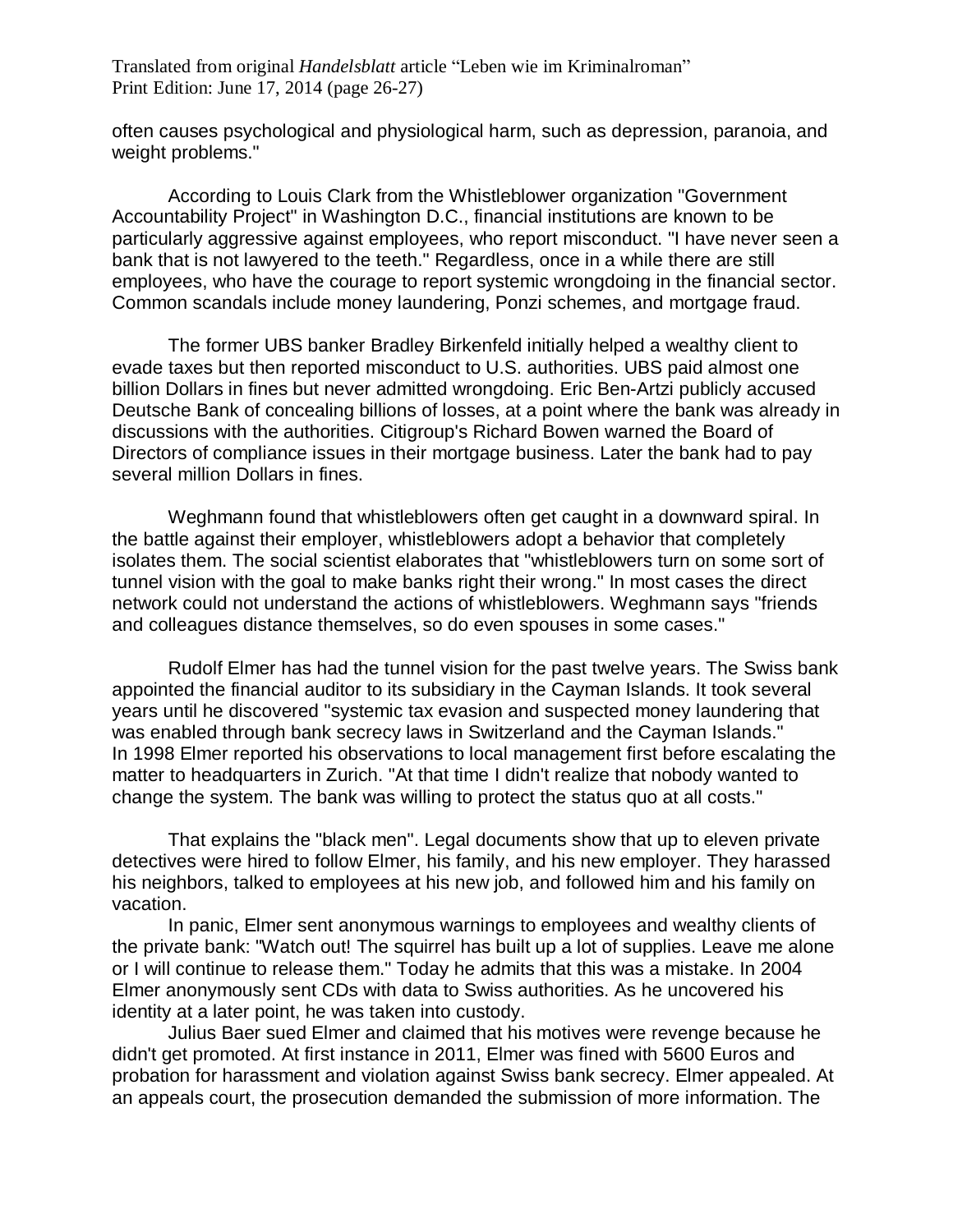appeal, along with a series of other trials, are scheduled for the next couple of months. Julius Baer declined to comment on the case: "We do not comment the case of Mr. Elmer because his contract with the firm has ended about twelve years ago", said a spokesperson at headquarters in Zurich.

Charles Alford has seen intimidation strategies in various shapes and forms. The professor at the University of Maryland is the author of the book "Whistleblowers: Broken Lives and Organizational Power", which portrays the battle of the individual against mighty organizations. Alford says that "the main objective is to discredit the whistleblower in an effort to diminish his or her credibility."

Typical strategies against opposing employees include isolation, exclusion from meetings, and assignment to tasks for which they are over-or under-qualified. "Organizations do not care about winning the battle. They care about creating a prime example to scare off future whistleblowers", he says.

Michael Winston is a great example of this. The member of the Board of Directors of Countrywide discovered massive fraud in 2005. Winston reported the matter internally in the hope to solve the issue quickly, especially given the fact that he was known to be a trusted adviser to top management. However, he did not receive any support and matters got worse. In 2006 he was asked to misstate information to the rating agency Moody's. Winston refused to cooperate and was faced with isolation and mobbing.

One day before Winston and his team were supposed to present a new strategy, the project was called off. "I had to inform my staff that they would no longer work for me. That was painful given that some of these people specially moved to the west coast for me." The team shrank from 200 to two employees and he was forced to relocate several times. "I changed office locations 9 times in 18 months", Winston explains.

In 2008 Countrywide was taken over by Bank of America. Winston remembers that they "supposedly forgot to invite me" to the first meeting with the new CEO. Shortly after Winston was let go.

Retaliation against whistleblowers is against the law, which is why Winston chose to sue the bank. "The bank defrauded employees, home-owners, shareholders, and tax payers", says Winston, who expected to win his trail in court. Instead, he found himself in a massive legal battle that would destroy his worldview forever. "Management lied repeatedly under oath, documents were forged, and legal officials were bribed", according to Winston. Still, the jury voted overwhelmingly in his favor in 2011 and awarded him 3.8 million Dollars in compensation.

The media called Winston a hero but the tides turned quickly: two years later the verdict was reversed by the Appellate Court although there was no new evidence. Winston was not even invited to the hearing. Even worse: "The Appellate Court reevaluated the evidence and disregarded the verdict of the jury, which voted with overwhelming majority in my favor", says Winston. He refers to two eminent lawyers, who confirm the court has overstepped its competencies. Until this day Winston has not seen any of the 3.8 Million Dollars.